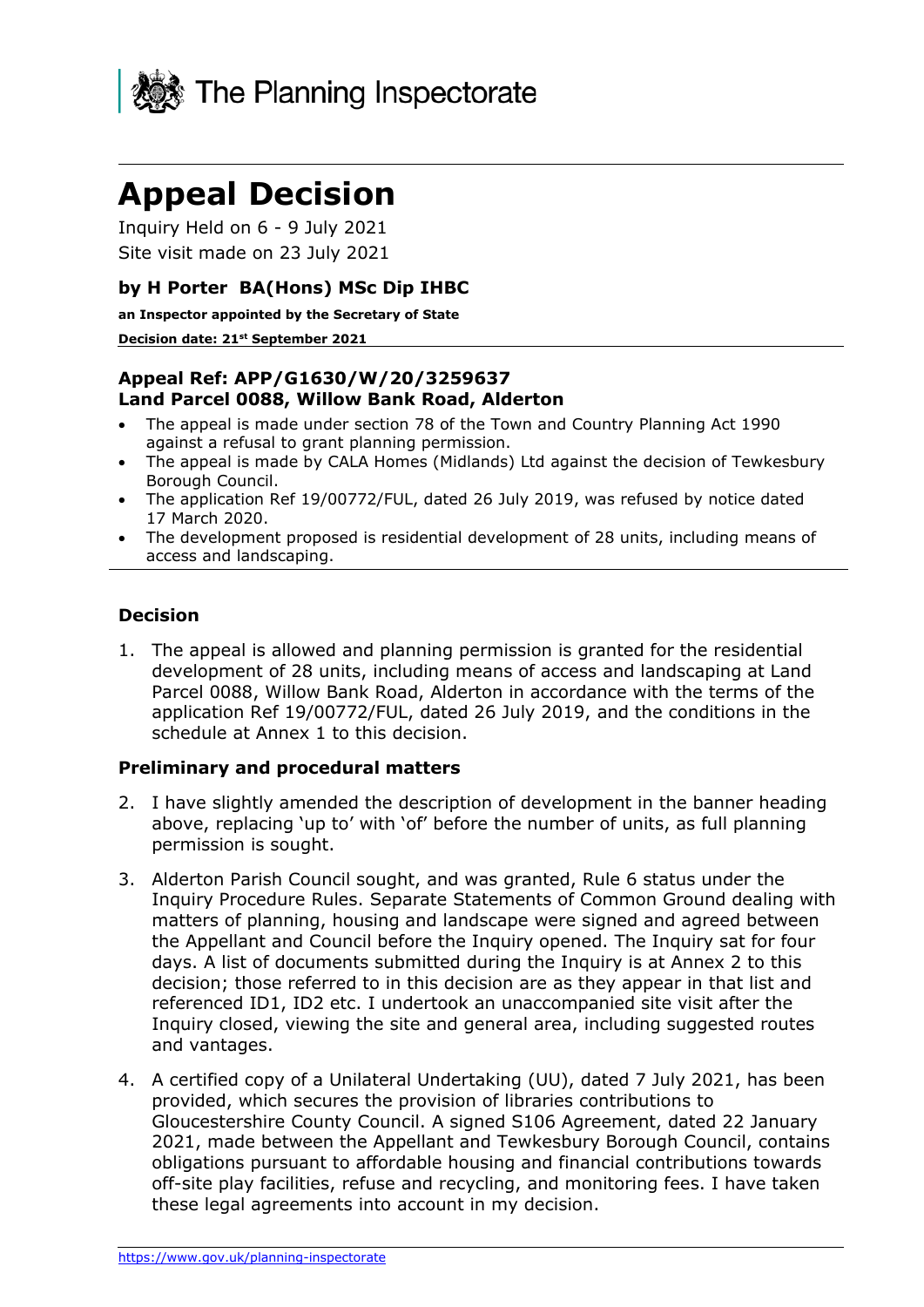5. Government issued a revised National Planning Policy Framework on 20 July 2021 (the revised Framework). The parties' views were sought on the relevance and any implications the revised Framework had on their respective cases and I have taken this into consideration in this appeal.

## **Main Issues**

- 6. The Council had given seven reasons for refusing planning permission in its decision notice. Subsequently, the County Council confirmed that financial contributions towards education are no longer being sought; and the Highways Authority retracted a previous objection relating to the site's locational sustainability and access. Considering these changed positions, and the submission of legal agreements to secure certain obligations and financial contributions, the Council confirmed that it would not be pursuing reasons for refusal 5, 6 and 7.
- 7. With all this in mind, I consider the Main Issues in this appeal to be:
	- whether the appeal site offers an appropriate location for housing, having regard to the development plan and its strategy for the distribution of new development;
	- the effect of the proposed development on the local landscape character;
	- the effect of the proposed development on the social well-being and community cohesion of Alderton; and,
	- the proposal's effect on mixed and balanced communities.

# **Reasons**

#### *Location and principle of the development*

- 8. The development plan comprises the Gloucester, Cheltenham and Tewkesbury Joint Core Strategy 2011 - 2031, adopted December 2017 (the JCS); saved policies from the Tewkesbury Borough Local Plan to 2011, adopted March 2006 (LP); and, the Alderton Neighbourhood Plan, made July 2018 (the ANP). The emerging Tewkesbury Borough Plan 2011 to 2031 (TBP) has been submitted for examination and an Inspector's Post-Hearings Main Modifications letter issued in June 2021<sup>1</sup>. While it is not yet part of the development plan, the TBP carries moderate weight owing to the stage of its preparation. A review of the JCS is planned, for which an 'issues and options' consultation closed in early 2019 and a draft plan is being prepared. Given the very early stage of the revised JCS, it currently carries no weight.
- 9. Policy SP2 sets out the strategy and identifies the distribution of new development across the JCS area. For the purposes of the JCS settlement hierarchy, Alderton is classified as a 'Service Village<sup>'2</sup>, where lower levels of development will be allocated through the TBP and neighbourhood plans. Amongst other things, Policy SP2 identifies that the Services Villages will require to accommodate in the order of 880 new homes, to be allocated through the Tewkesbury Borough Plan and Neighbourhood Plans<sup>3</sup>.
- 10. In the remainder of the rural area, Policy SD10 sets the approach to appropriate locations for residential development, to assist in delivering the scale and distribution of development. This policy establishes that housing

 $1 \text{ CS } E29$ 

<sup>2</sup> JCS Table SP2c

<sup>3</sup> SP2.5ii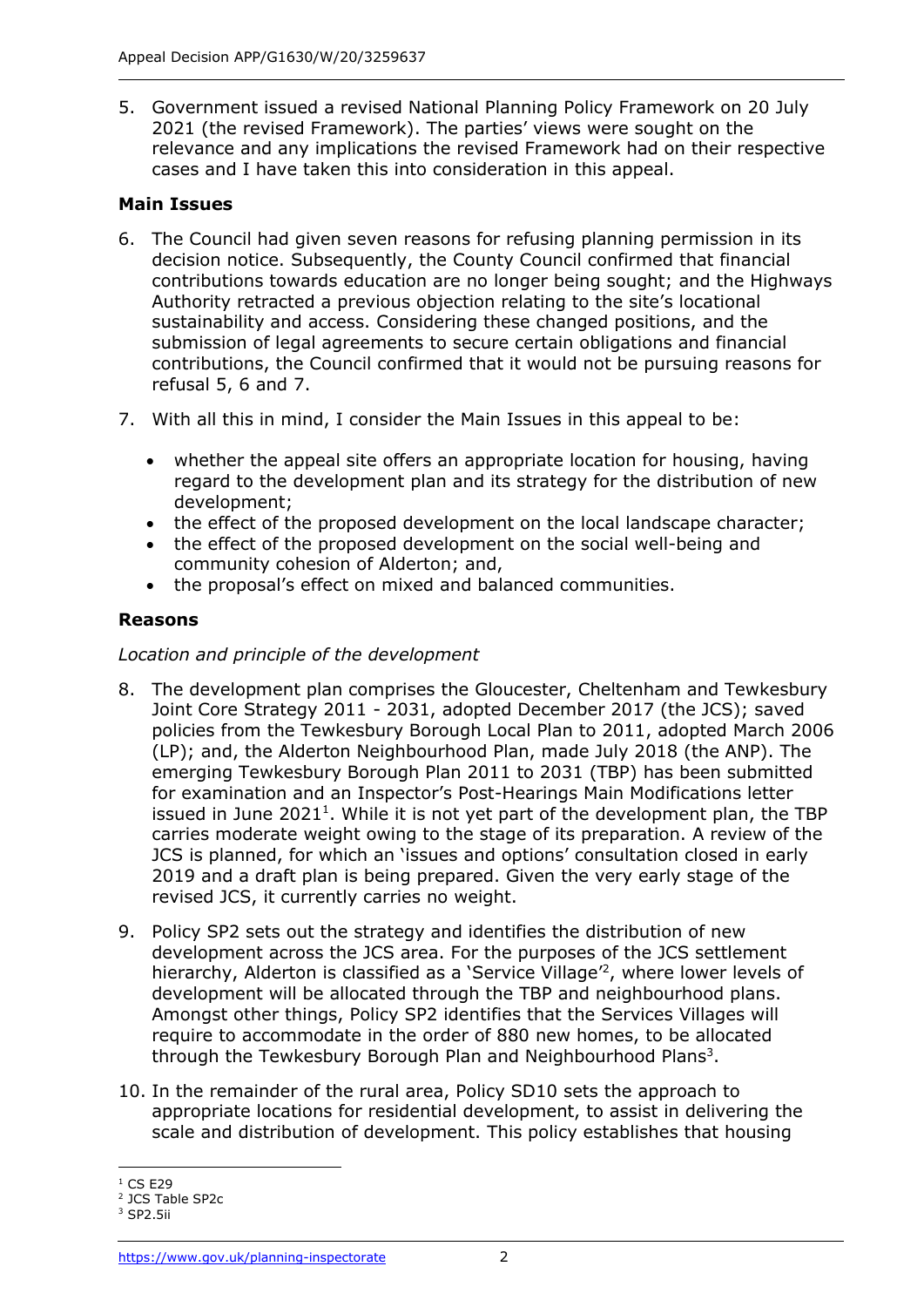development will be permitted at sites allocated for housing through the development plan, including neighbourhood plans. On sites that are not allocated, windfall development on previously developed land in services villages is supported in principle.

- 11. Within the settlement boundary of Alderton village<sup>4</sup>, Policy H1 of the ANP supports small windfall development, together with infill housing of up to two dwellings. Policy H1 also caveats if in the event that a future development plan identifies an additional need for further housing in Alderton, sites outside the settlement boundary will be considered in line with other policies of the plan.
- 12. The appeal site comprises a 2.2 hectare green field situated on the southern outskirts of Alderton. The site has not been allocated for housing through the development plan, nor is it identified within the ANP or the emerging TBP for housing. Rather, the appeal site is outside the settlement boundary of Alderton village for the purposes of the ANP H1 and is located in the open countryside. Not being rural exception site for the purposes of ANP Policy H2, nor satisfying any of the other exceptions that might otherwise permit housing on the site<sup>5</sup>, as a matter of planning policy principle, the appeal site does not offer an appropriate location for the proposed development.
- 13. Alderton is a rural village that includes, amongst other things, a primary school, public house, village store and post office, church, recreational provision, and a bus service to Cheltenham. The appeal site is situated where future residents of the appeal scheme would be able to access easily, and safely, what local services and community facilities Alderton offers by foot or by bicycle.
- 14. In all reasonable likelihood, the majority of journeys from the proposed development to access employment, secondary schools, medical care, shopping and public transport will be done by private car and involve turning out of the village. Yet, I am mindful that the revised Framework recognises that opportunities to maximise sustainable transport solutions will vary between urban and rural areas, and this should be taken into account in decisionmaking<sup>6</sup>.
- 15. I do not wish to speculate on the reasons why the Highway Authority withdrew its previous objection to locational sustainability of the proposal but the Parish Council has maintained an objection. However, I heard and read evidence that convinces me there would be no severe impacts on highway safety or effect on the wider highway network in terms of demonstrably increasing congestion. The location of the appeal site would provide some choice of access to services and facilities by sustainable modes, even if that choice might not be extensive and involve limitations. I conclude that the proposed development would ensure safe and suitable access to services and facilities by transport modes other than private car.
- 16. Nonetheless, in view of its location relative to the existing settlement boundary, the scheme runs contrary to the development plan and its strategy for the distribution of new development set out under Policies SP2 and SD10 of the JCS and Policy H1 of the ANP.

<sup>4</sup> Alderton settlement boundary shown at ANP Map 4 Alderton NDP Policies Map p. 29

<sup>5</sup> Policy SD10 4 i – iv permit affordable housing on a rural exception site; infilling within the existing built-up areas of villages; development brought forward through Community Right to Build Orders; other specific exceptions/circumstances defined in district or neighbourhood plans

<sup>6</sup> Framework para 105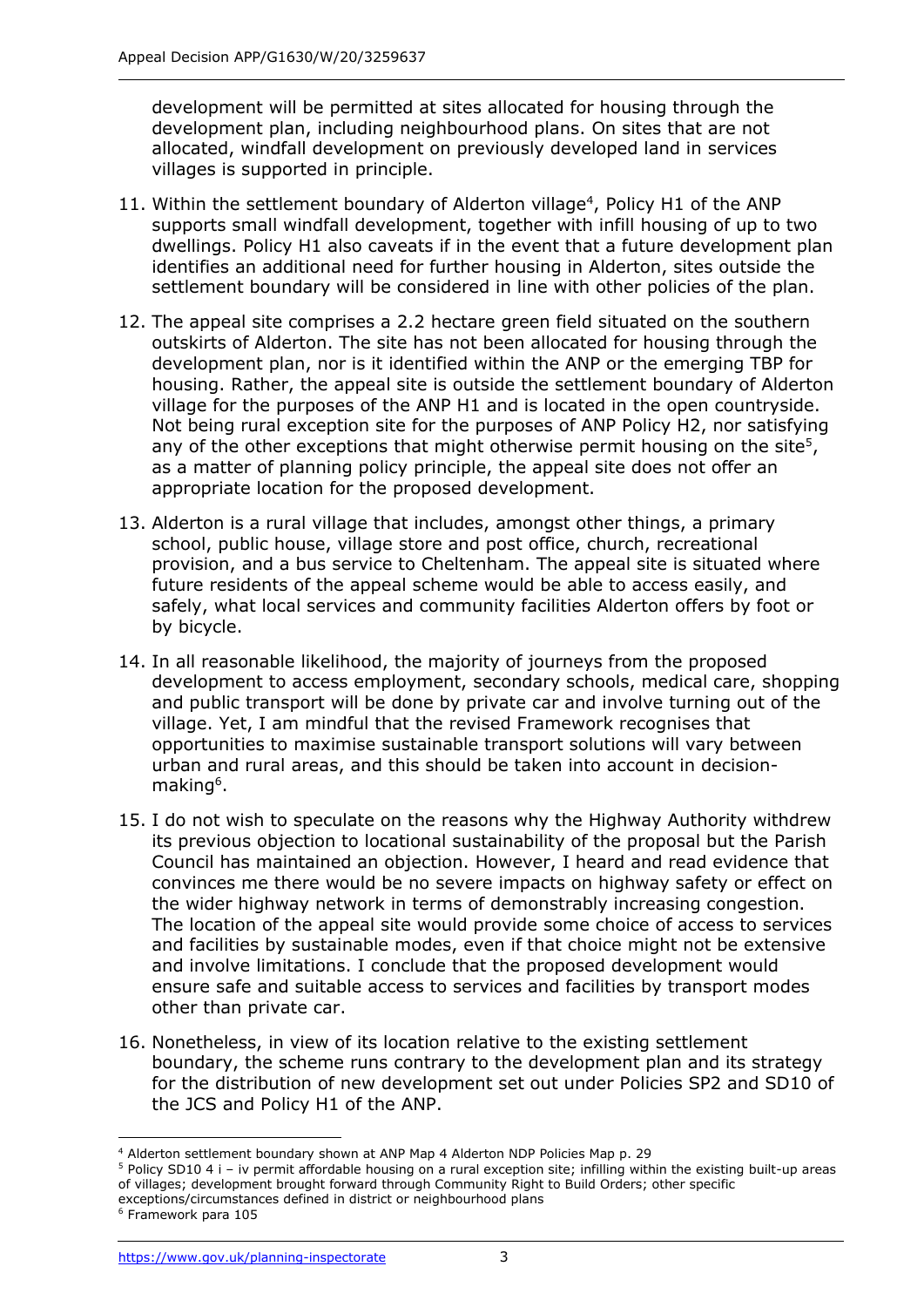17. However, it is not a matter in dispute that the Council cannot demonstrate a 5 year supply of deliverable housing sites. Irrespective of the precise extent of the undersupply, it is also not in contention that the policies that are most important for determining this appeal, including those listed above, are rendered out-of-date. Paragraph 11(d) of the revised Framework and the 'tilted balance' is thus engaged, which forms part of the overall planning balance that I address later in my decision.

#### *Landscape*

- 18. The Cotswolds Area of Outstanding Natural Beauty (AONB) covers the steeply rising landscape to the north and south of the village. The appeal site is outside of the AONB but within the locally designated Special Landscape Area (SLA), which is of local significance<sup>7</sup>. The SLA plays a role in protecting the setting of the AONB wherein Alderton is a settlement feature in the rural vale landscape with the backdrop of the AONB hills to the north and south. The Council's Landscape Study (LVSS) identifies the sense of separation between Alderton and the B4077 as a characteristic and one vulnerable to insensitive development; also, a sensitivity to development that does not respect the generally clustered settlement form or that might appear conspicuous and prominent in the vale<sup>8</sup>.
- 19. Policy LND2 of the LP requires special attention be accorded to the protection and enhancement of the landscape character of the SLA. JCS Policy SD6, amongst other things, seeks to ensure development proposals protect or enhance landscape character and avoid detrimental effects on features that make a significant contribution to the character, history and setting of a settlement or area. Policy LE2 of the ANP seeks to ensure new development of all kinds minimises environmental harm, including through tree and hedgerow planting to replace such features lost through development. Emerging Policy LAN1 of the TBP seeks to ensure proposals would not cause harm to features of the landscape character which are of significance; maintains the quality of the natural environment; and seeks reasonable opportunities for the enhancement of landscape character.
- 20. The appeal site occupies a portion of Land Parcel Ald-01 and its characteristics align with the LVSS general character summary insofar as it identifies pasture enclosed by mature hedges, with the openness between the settlement edge and the small stream an important characteristic. The openness between the settlement edge and the watercourse is identified as an important characteristic of Ald-01.
- 21. Situated on the east side of Willow Bank Road, the appeal site comprises gently sloping pasture that falls away from the settlement edge at Fletchers Close towards a watercourse marking the site's southern boundary. The site is defined by mature boundaries to the east and west, beyond which lies bucolic rolling countryside. The appeal site forms part of the pastoral landscape that informs the setting of the village. Notably, it is the perceptible absence of development combined with its open and verdant characteristics cause the appeal site to integrate very obviously with the wider rural landscape. The site is also a feature of the open, sloping ground that lies between the B4077 and the settlement edge that influences a sense of its rural separation.

<sup>7</sup> LP LND2

<sup>8</sup> CD G1 3.3 p. 11 LVSS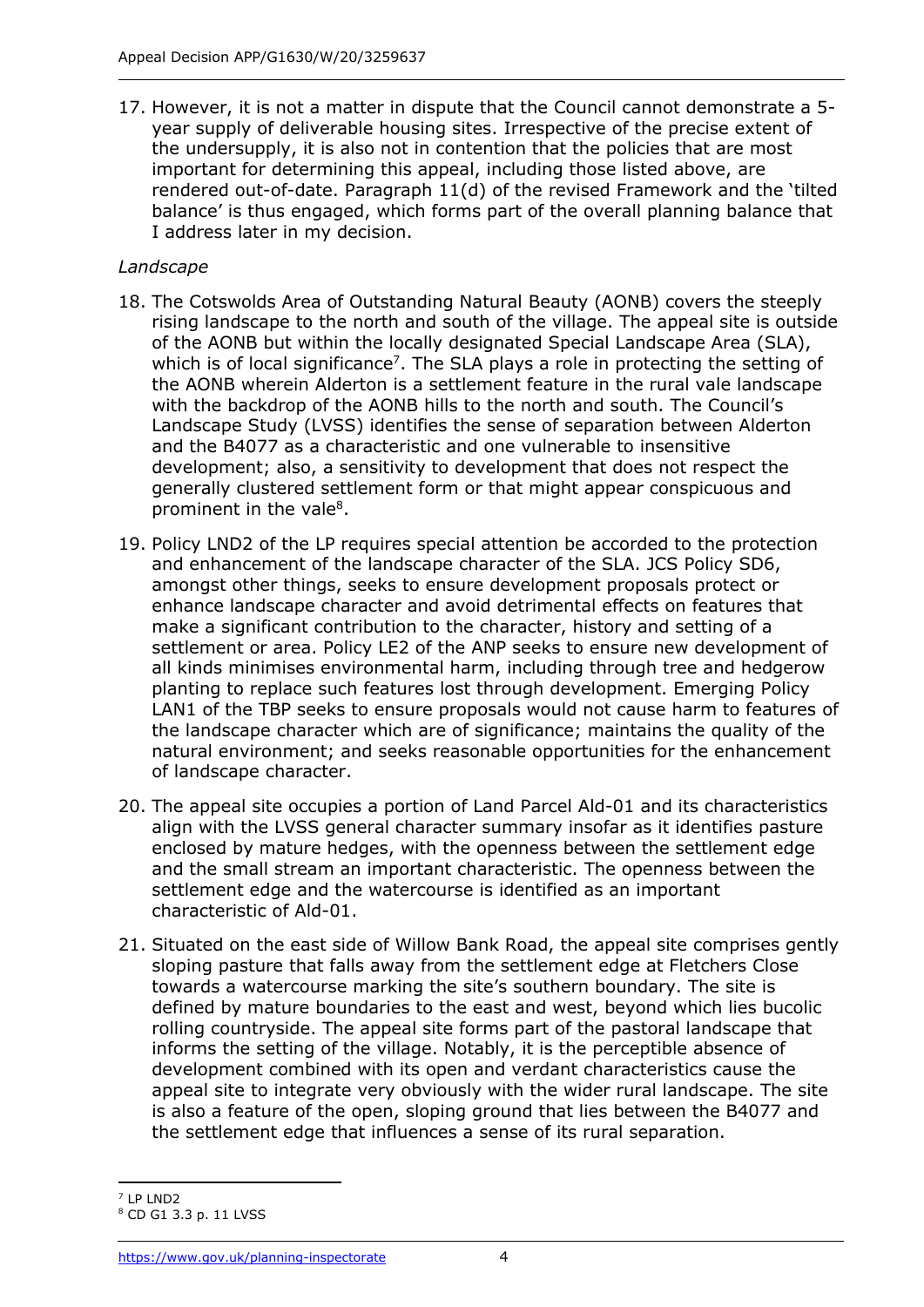- 22. From various vantages along the B4077, and further afield, Alderton is perceived as distinct rural settlement encircled by an agrarian landscape. An arable field, crossed by a public footpath, separates the appeal site from the B4077. Turning off the B4077, Willow Bank Road provides the principal gateway to the village. The narrowness of this route, lack of street lighting and the mature vegetation along it, combine to create an attractive country-lane character. That character is maintained up to where development on either side of Willow Bank Road marks a transition from the countryside to the envelope of the village. Leaving Alderton via Willow Bank Road, there is a similar shift from settlement to countryside where development currently terminates, and farreaching views to the surrounding rural landscape open.
- 23. In this context, the proposal would represent an urban intrusion onto the appeal site, which would undermine its characteristically open, verdant and undeveloped nature. Notwithstanding other routes in Alderton do not have an equal balance of development on either side, the appeal scheme would advance an obvious 'creep' of built form beyond the extant village envelope encroaching into its countryside setting.
- 24. A not-insignificant length of mature hedgerow along the east side of Willow Bank Road would also be removed to facilitate the site's access and visibility splays. The transitional point that marks the village edge would consequently shift, as the village envelope extends further into the open countryside, and there would be a reduction in the existing character of a country lane. The extension of development southwards out of the village would be perceptible from the B4077 and the sense of openness and separation lessened.
- 25. Furthermore, the visual link between the settlement edge and the stream would be, albeit not in its entirety, fragmented. The current relationship between the settlement edge and the watercourse would be fundamentally altered and the southern countryside setting of the village weakened. The changed and developed effect of the appeal scheme would be obvious in views towards the south east from the top of Willow Bank Road; towards the site from B4077/Willow Bank Road junction; at points travelling along the B4077; and from the nearby footpath. All of this notwithstanding, the legibility of the impact of the development on the setting of Alderton and the surrounding landscape would be relatively localised.
- 26. That said, there are aspects of the proposal that would certainly mitigate its impacts. There would not be wholesale loss of the sense of openness and separation across the whole of Ald-01 and no impact on the views to the historic village core and church from the south east. In my view, the settingback of the building line from Willow Bank Road would maintain something of the openness between Fletchers Close and the watercourse, while the landscaping proposed would also preserve something of its open and verdant edge. Although beyond the Ald-01 land parcel, the field south of the watercourse would maintain the very critical separation between the village and the B4077.
- 27. In combination with a relatively loose-knit layout, the supplementary landscaping proposals, over time, would achieve a more successful assimilation with the local landscape. At greater distance, certainly south of the B4077 into the AONB, the sense of countryside encroachment would increasingly dissipate. Seen from the south and higher ground at Gretton, for example, Alderton would still be read as a as clustered settlement surrounded by a belt of open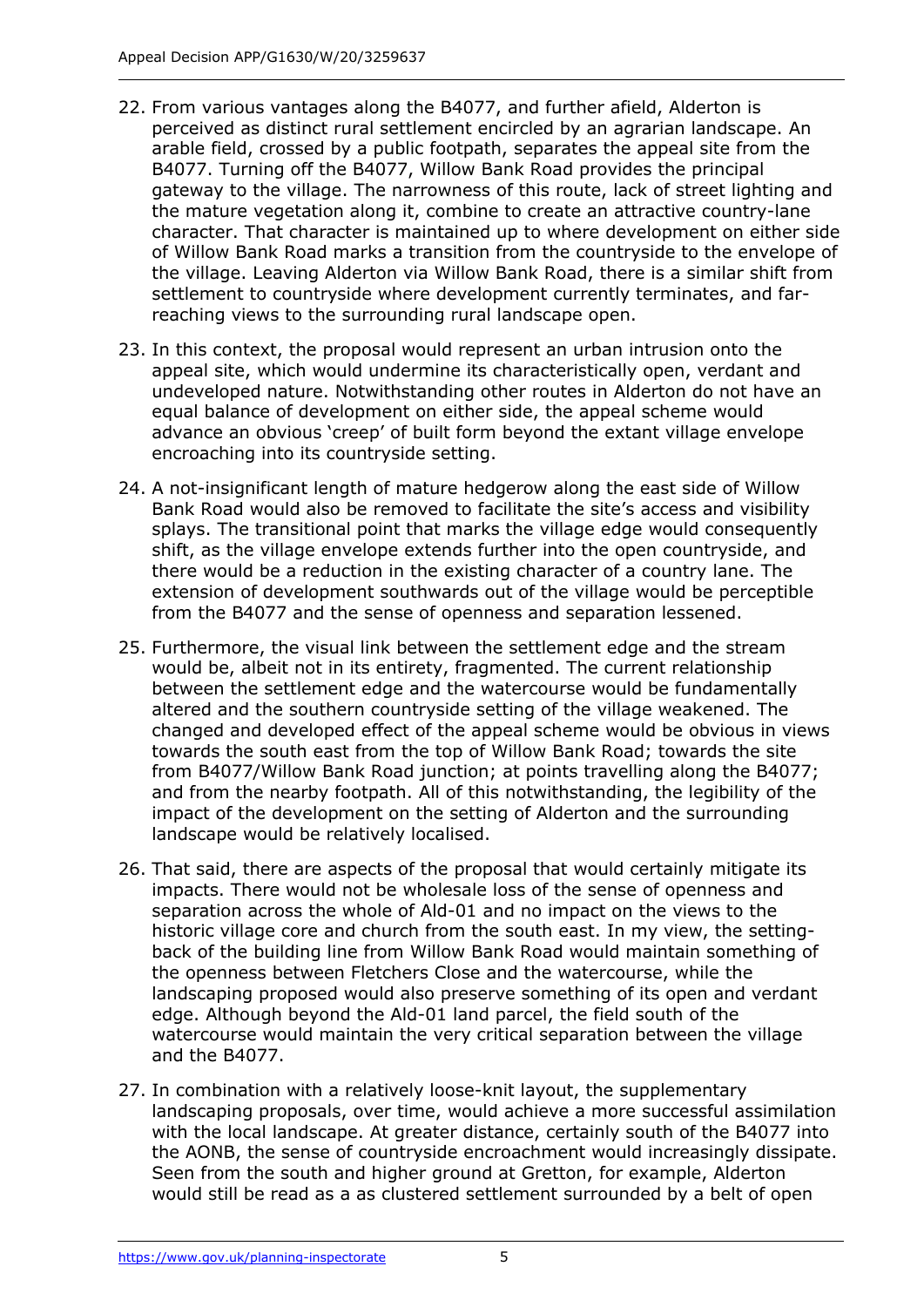countryside. Thus, Alderton would maintain the sense of being a self-contained settlement within a wider rural landscape. In this context, I consider the scheme would be sensitively located and designed so as to avoid adverse impacts on the designated area of the AONB.

28. Although I find that the proposed development would cause some harm to local landscape character, notably to the countryside setting to Alderton, the degree of harm would be moderate when considered with mitigating influences. Insofar as the proposals would fail to avoid detrimental effects on a feature that makes a significant contribution to the character and settlement of Alderton, conflict arises with JCS Policy SD6, LP Policy LND2, as well as emerging policy LAN1 of the TBP. While I find the development itself would be well-designed, there would be some conflict with the natural environment enhancement aims within the revised Framework, notably insofar as it seeks ensure decision contribute to and enhance the natural environment, enhance value landscapes and recognising the intrinsic character and beauty of the countryside<sup>9</sup>.

#### *Social well-being and community cohesion*

- 29. As a consequence of distributing development, JCS Policy SP2 expects the Service Villages will accommodate lower levels of development, proportional to their size and function and taking into account of, amongst other things, social impacts and the existing levels of growth over the plan period. The ANP seeks to conserve the active, cohesive nature of the Alderton community and, citing the community's views, indicates the overriding concerns of residents are the rate of new development, and, amongst other things, the resultant impact on the small village environment and the close-knit nature of the community $^{10}$ .
- 30. Alderton went through a period of fairly intensive development in the years around 2014 and 2015, when there were four applications and subsequent appeals for new housing developments in the village. The Council's Statement of Case identifies a 26% growth in Alderton since the plan period started in 2011; the addition of a further 28 homes would increase that growth to  $36\%^{11}$ . I do not underestimate that the initial rate of increase was sizable for a relatively small rural village. However, this proposal would reflect a smaller increase, of around 11% since 2017, when compared to that when previous Inspectors were considering the impacts on the village's social well-being and  $cohesion<sup>12</sup>$ .
- 31. I note the misgivings of some residents about whether an influx of new households could be successfully integrated into the village without harming this social well-being and community cohesion. It may well be that newer residential populations take longer to become socially active or engaged in community life compared with more well-established residents from the central core of the village. However, from the evidence I have read and heard, the close-knit community and active village life in Alderton continues to thrive. Ostensibly, the village offer has remained diverse in its range of social and community-led activities, and the strong local community spirit has been maintained despite the new residential populations from the Beckford Road and Fletchers Close estates. I also understand that at least some of these new

<sup>9</sup> Revised Framework para 174

<sup>10</sup> ANP para 1.29 p. 19

 $11$  CDC3 para 5.14

<sup>&</sup>lt;sup>12</sup> CDI2 CDI4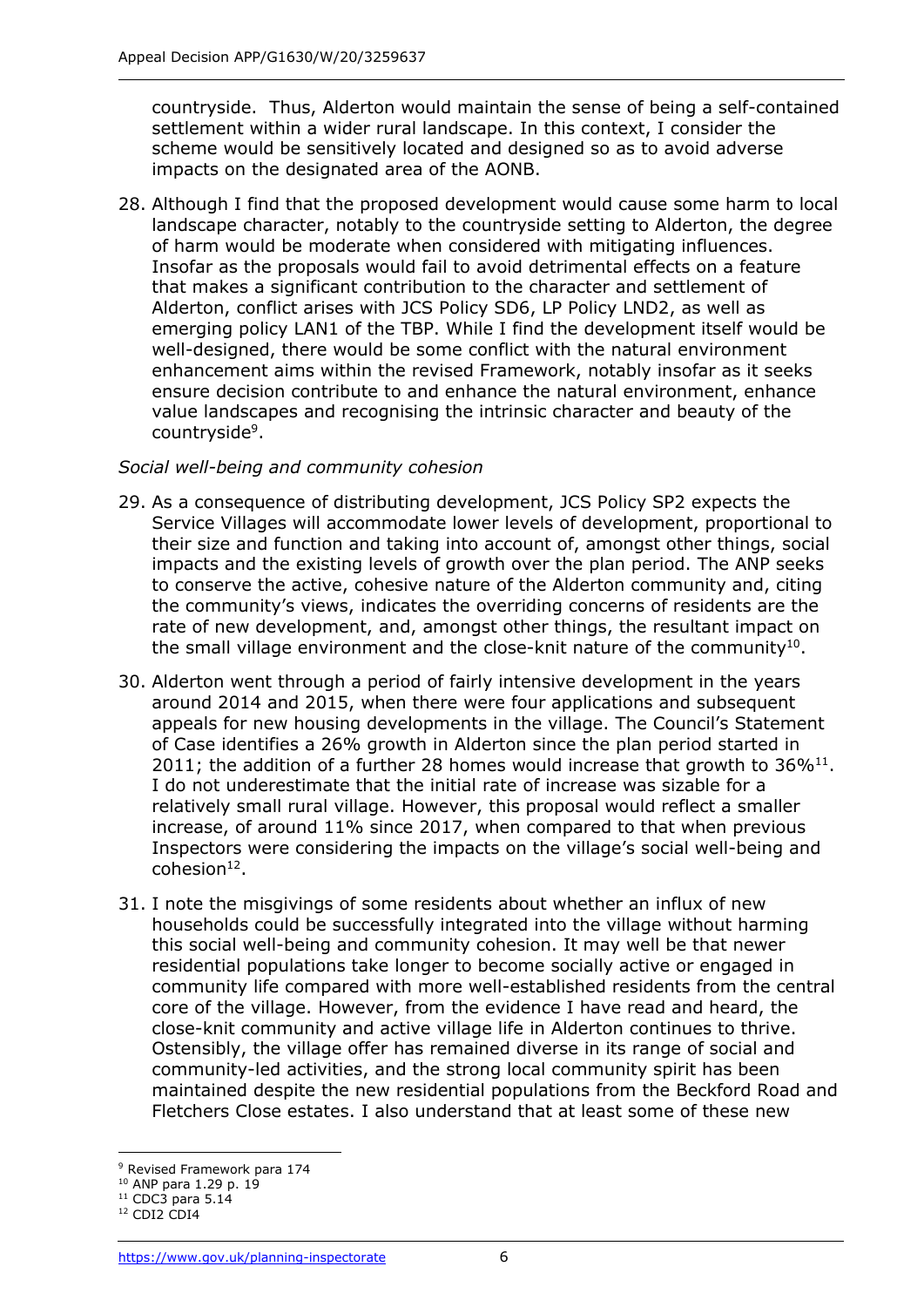residents walk their dogs in the village, have children in the local school, use the shop and have become involved in the local gardening club.

- 32. There may be a sense of disappointment that there has not been a greater take-up of village life by some residents. That is not to say, however, that there has been no interaction; nor that integration will not grow over time. Following its construction, I see no reason why the new residential population the appeal scheme would introduce should not eventually become established and absorbed into the village community.
- 33. I have already concluded that the location of the appeal site outside Alderton's settlement boundary means the development would fail to accord with Policy H1 of the ANP. For a community who engaged so proactively, and relatively recently, in the making of their neighbourhood plan, I can appreciate that a sense of disillusionment could arise through developments in contravention of its policies. With some 75 dwellings already committed in the village, over a disaggregated indicative requirement of 53 dwellings, and no further allocations identified in the ANP, no further allocations are proposed for Alderton within the emerging  $TBP^{13}$ . However, the ANP Policy H1 does not rule out additional further housing on sites outside its settlement boundary per se, if, for example an identified need for further housing arose through a future development plan. For the residents to whom the attraction of Alderton lies in its size, the developable extent of the village is not necessarily fixed.
- 34. There is no suggestion from the Council that the existing infrastructure or local services in Alderton could not accommodate the increase in the number of dwellings proposed. Rather, I heard evidence that the local shop is in want of additional custom, the local primary school is undersubscribed, and a variety of community clubs and social activities are encouraging new members. While the appeal site would be a discrete housing estate beyond Fletchers Close, to my mind nothing about its location or layout suggests that future social interactions might be hindered, or the vitality of the rural community not be maintained or enhanced.
- 35. Taking this all into account, and considered cumulatively with other development in Alderton, I do not find that the proposal would represent a disproportionate increase in the size of Alderton as a Service Village. With time, I believe that perceptions of negative social impacts associated with a new residential population at the village edge will dissipate. The proposed development would consequently not irreversibly undermine the social wellbeing and community cohesion of Alderton and conflict with policies S2 of the JCS and H1 of the ANP does not arise.

*Mix and balanced communities*

- 36. Policy SD11 of the JCS seeks to ensure an appropriate mix of dwelling sizes, types and tenures, and to address the needs of the local area. Policy H4 of the ANP requires new housing in Alderton to include small and medium-sized houses with one to three bedrooms. The parties agree that no development plan policies set limits on the size of houses, and that, considered in its entirety, the housing mix would not conflict with Policy H4 of the ANP<sup>14</sup>.
- 37. Yet, the Council and the Parish Council contend that the proposal would fail to provide an appropriate mix of dwelling sizes. Specifically, that the three

<sup>13</sup> Para 11.8 CDE7

<sup>14</sup> Para 8.38 CDC7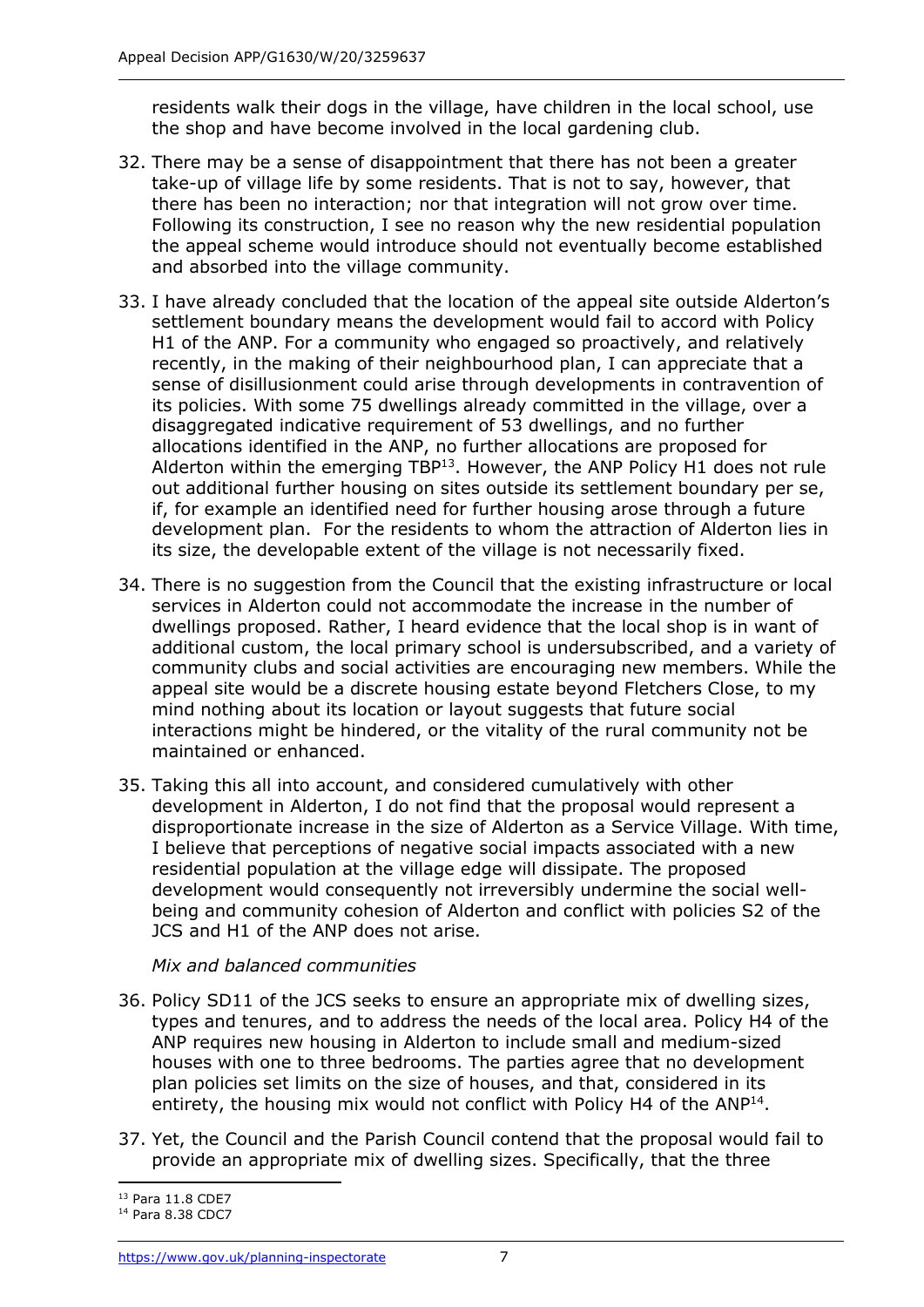'Nessvale' house-types proposed are considered to be too large. I understand that, subsequent to negotiation with the Council, these Nessvale houses were re-configured internally to create three rather than four-bedroom dwellings. It is put to me that without a corresponding reduction in scale, upon completion the three-bedroomed dwellings could be easily converted back to four-bedroom dwellings. Such assumptions are, however, speculative.

38. The proposed development would satisfy a full policy-compliant level of affordable housing and provide a total of 13 three-bedroomed units, ten of which would be smaller than the Nessvale-type. Although larger, the size of the Nessvale dwellings does not preclude them being attractive to downsizers, older persons in the village, nor necessarily too expensive. In terms of affordable housing provision, the Council is satisfied that the scheme would be policy compliant. All things considered, I find the proposed development would provide an appropriate mix of dwelling sizes and a choice of homes of different sizes and tenures to satisfy the needs of people in the local area. As such, there would be no harm to the mix and balance of communities, the balance of the housing market in the Borough nor conflict with Policy SD11 of the JCS or H4 of the ANP.

### *Other matters*

- 39. Neither the Council nor Gloucestershire County Council as the Lead Local Flood Authority raised objections in respect of flood risk. However, matters of flood risk and data modelling have been raised by interested parties. The application was supported by a Flood Risk Assessment and the appeal site is variously within flood zones 1, 2 and 3 and local experience of flooding events occurring towards the southern part of the appeal site and across Willow Bank Road.
- 40. The proposal would see development on the north and eastern portions of the appeal site, in areas falling within Flood Zone 1, with the least probability of flooding. The scheme incorporates sustainable drainage systems, and the design has no buildings located in Flood Zone 2 and the pond would not be in Flood Zone 3. As no development would be proposed within Flood Zone 3 of the EA Flood Maps for Planning, GCC's Sustainable Drainage Engineer confirmed verification of the new data model would not be required<sup>15</sup>. Subject to the imposition of conditions, I am satisfied that the proposals would not cause harm in respect of flood risk and that inappropriate development in areas at risk of flooding now, or in the future, would be avoided.
- 41. The matter of ecology is not one in dispute between the main parties, and there has been no objection to the proposals from Natural England or the Council's ecologist. However, the Parish Council party raised a query about Great Crested Newts (GCNs) and their potential presence in waterbodies within 500m of the appeal site. There is no compelling evidence to counter the appellant's robust ecology submissions, including their supplementary Habitat Suitability Index Assessment (HIS) and data search<sup>16</sup>.
- 42. There is no data evidence to identify the presence of GCNs within a 2km radius of the appeal site. The HIS identifies waterbodies as being either having 'below average' suitability for GGNs, or being isolated with no direct connectivity to the appeal site. Additionally, the site itself is identified as having suboptimal terrestrial habitat. The imposition of planning conditions will ensure, amongst

<sup>15</sup> LLFA letter 30.01.2020 CDB7-A

<sup>16</sup> ID12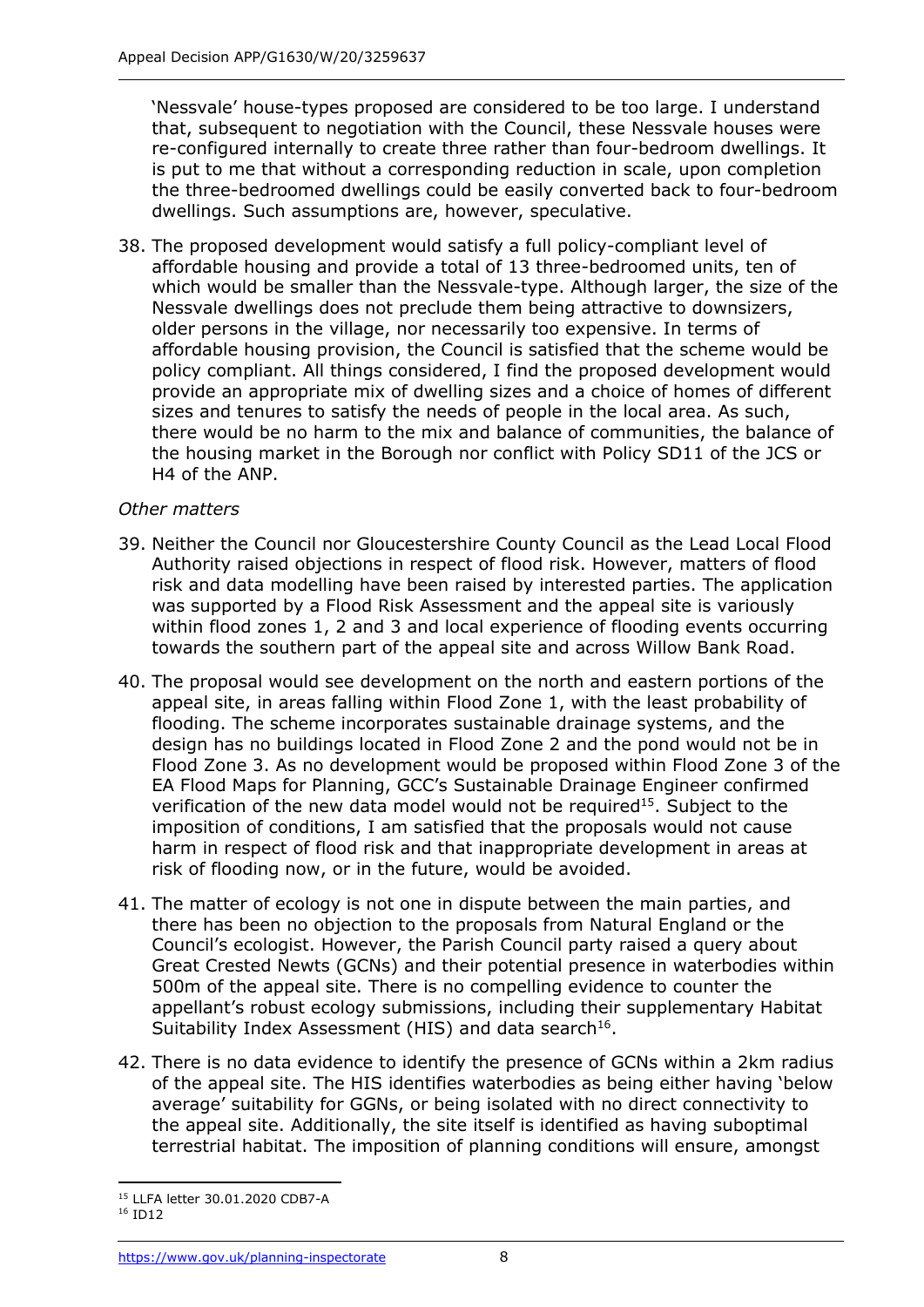other things, a 20m landscape buffer of natural habitat be provided along the watercourse, and suitable site drainage to protect water quality. Based on the information provided, I therefore have no cause to judge that the proposed development would have any harmful effect on ecology, specifically GCNs or their habitats. Rather, through the imposition of conditions, I am satisfied the proposal would minimise the impacts on and provide net gains for biodiversity.

#### **Housing land supply and the planning balance**

- 43. The proposal is not in accordance with the spatial strategy and would conflict with Policy SD10 of the JCS. While not carrying through to affect the setting of the AONB, the proposed development would cause harm in respect of local landscape character. Irrespective of an absence of harm to social cohesion, housing mix or community balance, the appeal scheme runs counter to the development plan, against which planning decisions should be made unless material considerations indicate otherwise.
- 44. Such considerations include the revised Framework's presumption in favour of sustainable development. The Council is unable to demonstrate a 5-year supply of housing land and the Inquiry focused in some detail on the supply numbers, delivery rates, and timescales for remedying the supply position. The Council contends that it can demonstrate a supply of 4.35 years; the appellant, just 2.08 years. The extent of the shortfall does not affect the operation of footnote 8 of the revised Framework and its triggering of paragraph 11(d). That said, the degree of shortfall does, amongst other things, inform the weight to be given to the delivery of new housing in general.
- 45. Policy SP1 of the JCS sets a housing requirement for Tewkesbury of at least 9,899 homes In Tewkesbury, with 7,445 identified in the plan, which was consequently adopted with a shortfall of  $2,454$  homes<sup>17</sup>. The Council's HLS figure relies on accounting for over-delivery of housing against an annual requirement during the first 9 years of the JCS plan period from 2011; identifying a 'surplus' of 1,124 homes against the annualised requirement figure<sup>18</sup>. The appellant contends over-delivery should not form part of the calculations when an under-supply persists across the JCS area and Housing Market Area as a whole. But, to account for the needs of other authorities, albeit as part of the JCS, would be to ignore the numbers expected and delivered in Tewkesbury Borough.
- 46. There is no national or local policy or guidance on how over-supply should be treated, and I have been presented with Inspectors' decisions that adopt differing approaches<sup>19</sup>. Albeit I have not seen a timetable, upon its adoption, the TBP currently looks set to indicate in excess of a 5-year supply of deliverable sites in Tewkesbury, if over-supply is banked. But, until such time, there remains an existing under-supply. The current development plan includes the JCS of which Policy REV1 sought an immediate partial review to address the shortfall. After national policy changes, the approach is now to undertake a wholesale review of the JCS, which, on the evidence before me, is at least two years off completion. Even including Mitton into the expectation of future

<sup>&</sup>lt;sup>17</sup> JCS Review Policy REV1 sought a partial immediate review

<sup>&</sup>lt;sup>18</sup> Dividing the 9,899 homes by the 20 years of the plan period gives a notional requirement of 495 homes per annum. 5579 homes have been delivered since the start of the plan period, giving an 'over-supply' of 1,124 compared to the 4455 homes that would be delivered if just the notional annual requirement was provided Ms Millman LPA Housing Supply PoE 4.9-5.1

<sup>19</sup> CDI11, CDI17, CDI23, CDI25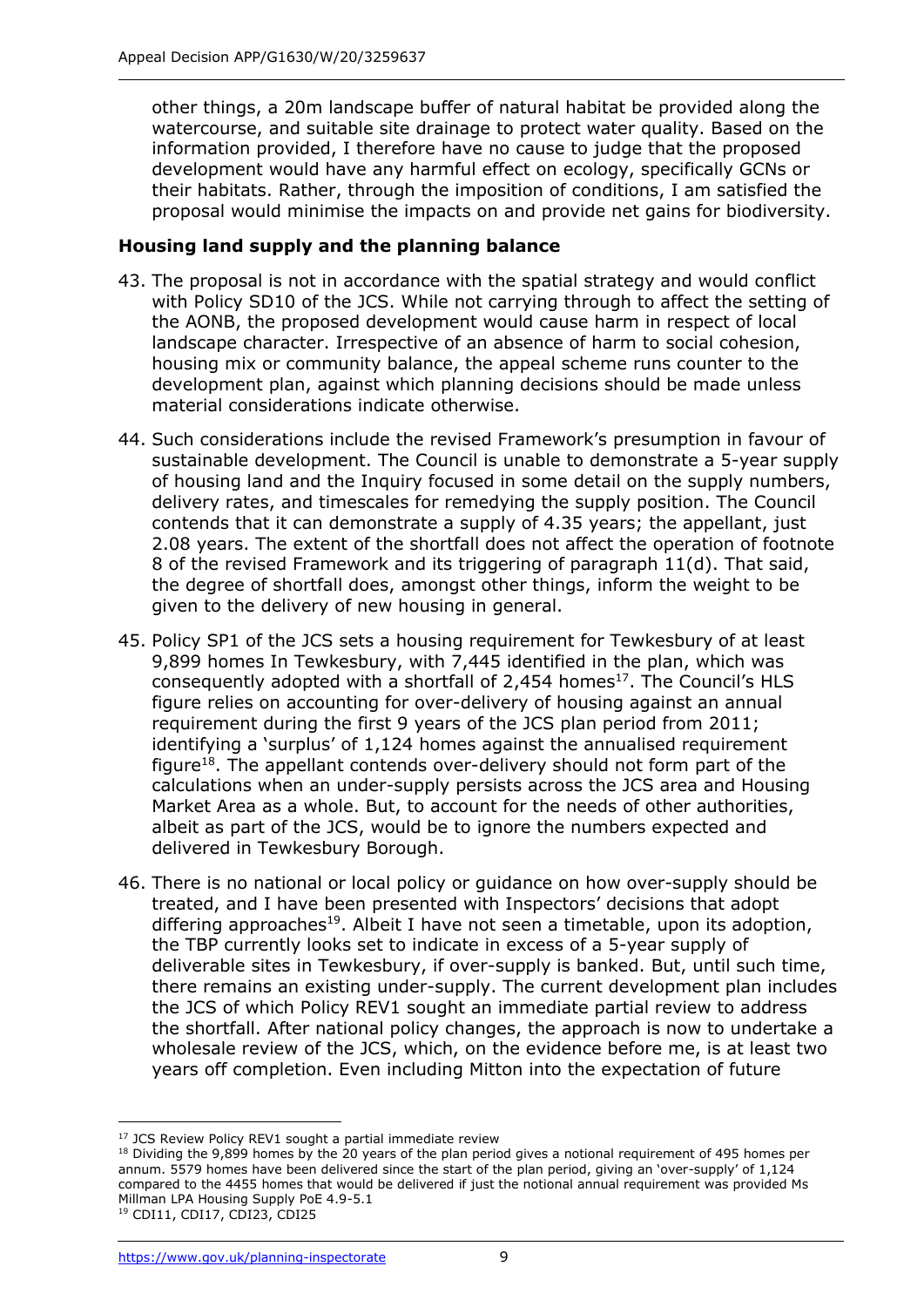supply<sup>20</sup>, after December 2022, the JCS will become 5 years old and a switching to the standard method for calculating housing need will likely increase the housing requirement. As was found by the Inspector deciding the Coombe Hill appeal<sup>21</sup> hopes of closing the shortfall gap through the TBP or JCS review can only be speculation at this stage.

- 47. Nonetheless, in my judgement, the Council's method of taking account of an over-supply against the annual requirement is not be an unreasonable one. Although the total requirement is not capped and should not be treated as a maximum, there is no imperative that it be surpassed. Some 5,579 homes have already been delivered since the start of the plan period. To continue to require 495 homes a year when the past over-supply would indicate a lesser requirement, would, it seems to me, to be to 'artificially inflate' the housing requirement<sup>22</sup>. I am not convinced, having accepted this position, that the appellant's argument that the supply is as low as 2.08 years is robust.
- 48. On the specific matter of delivery rates, at Fiddington<sup>23</sup>, I understand that there has been delays, there is not a developer, and no reserved matters application has been submitted, causing me to doubt the timescales. At Stoke Road, the reserved matters have not been approved and there is no clear and robust evidence to support completions on that site in 2022/2023. Consequently, if removing Fiddington and Stoke Road from the supply figures, the Council's supply would be 3.82 years<sup>24</sup>; which, in my view represents a serious undersupply.
- 49. The number of houses the appeal scheme would provide is much lower than in the cases at Fiddington or Coombe Hill. Thus, the housing benefit proportional to the size of shortfall in housing supply is not usefully comparable. While the emerging TBP, upon adoption, looks set to address the land-supply situation for a time, there is still a significant undersupply at present. Nonetheless, there are key social benefits associated with 28 additional homes and providing a policy-compliant level of affordable housing (40%), and at an appropriate mix of types and tenures. There would also be economic and social benefits associated with the construction phase and as future residents feed into the local economy. All of the benefits of the proposal, taken in the context of a serious under-supply, in my judgement, attract significant weight in its favour.
- 50. There would be harms and clear conflict with the development plan. In terms of landscape impacts, I find the harm would, in time and with mitigation, be moderate and should carry moderate weight against the proposal. There would also be harm arising from the conflict with the spatial strategy. Albeit it is healthier than that purported by the appellant, the current housing supply position reduces the weight I attribute to the conflict with Policies SD10 and SP2 to a limited level.
- 51. I do not share the appellant's view that landscaping, open space provision or financial contributions for off-site infrastructure would be benefits per se; rather these would be necessary mitigation. That said, nor do I share the Council's opinion that there would be harm to social cohesion or balanced

<sup>&</sup>lt;sup>20</sup> Of the sources of supply identified for Tewkesbury Borough in the TBP Housing Background Paper, 500 homes are identified at Mitton in Wychavon District where the South Worcester Development Plan has yet to be found sound and there are outstanding objections

 $21$  CDI15b

<sup>&</sup>lt;sup>22</sup> ID20 para. 61 reference to CDI25 appeal

<sup>&</sup>lt;sup>23</sup> CDI18

<sup>&</sup>lt;sup>24</sup> Housing SoCG CDH1 para 2.11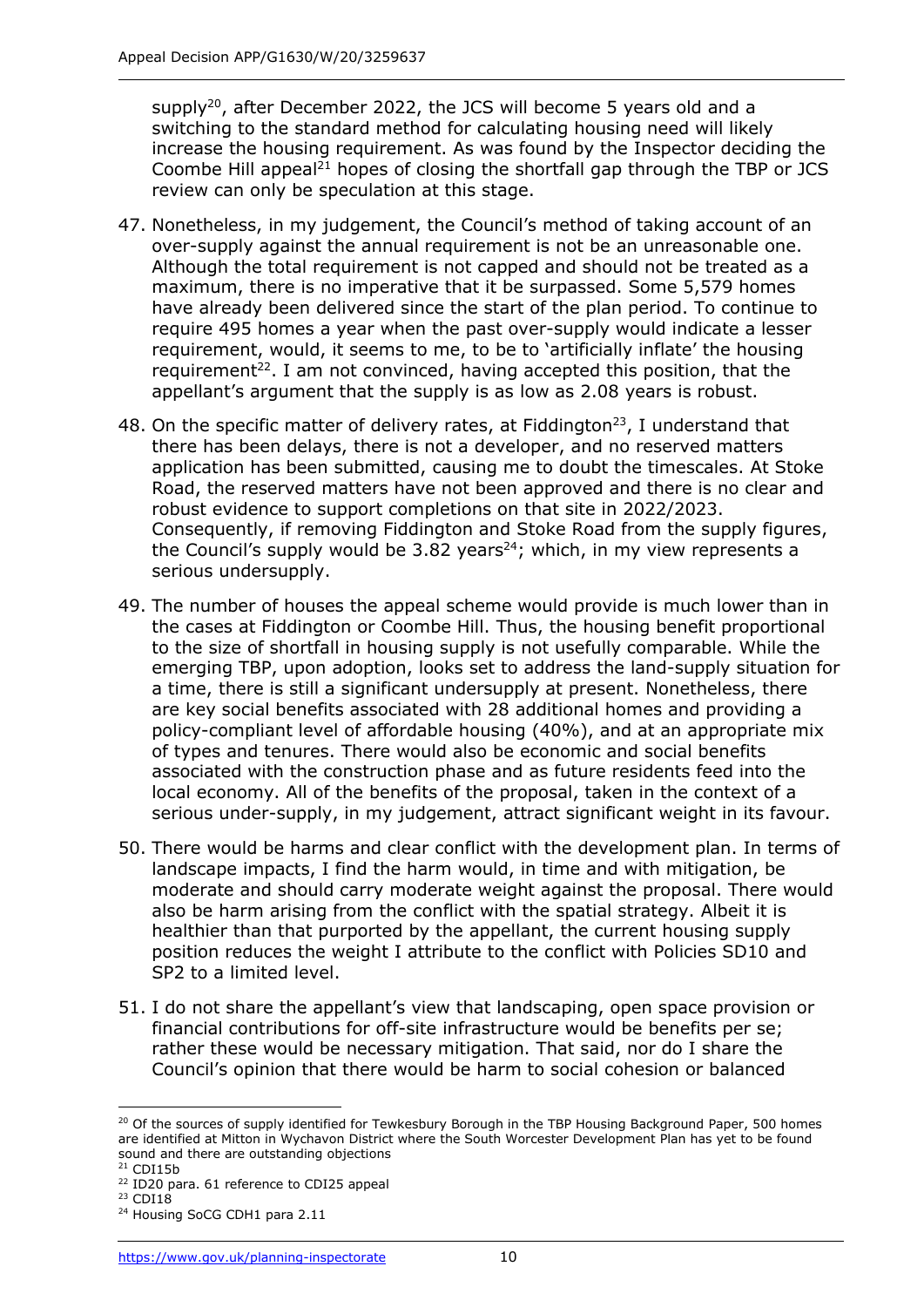communities. Rather, against a context where the local school, local shop and other activities within the village are reputedly experiencing low numbers, additional housing will surely provide additional social benefits over and above those normally expected of housing development, to which I attribute modest additional weight.

- 52. I accept that the application of the presumption may have implications for the way communities engage in neighbourhood planning. Nevertheless, the thrust of government policy is to significantly boost the supply of homes and a balance being struck between the need for housing against other harms. The proposal would deliver more homes against a context of a present and notinsignificant undersupply. That delivery will come at the cost of local landscape character and may risk a sense of dismay and frustration of the local community, which has proactively engaged in the local plan making process.
- 53. In light of the foregoing, in the overall planning balance, I do not find that the adverse impacts of granting planning permission would be of such magnitude that they significantly and demonstrably outweigh the benefits.

# **Planning obligations**

54. The UU secures the provision of financial contributions in respect of libraries and I am satisfied that the figure has been calculated as proportional to the scale of the development and is justified in terms of mitigating the potential effects of the development on local services. The S106 secures contributions towards the provision of off-site play facilities, off-site affordable housing contribution (0.2 dwelling), refuse and recycling, and monitoring fees. The Council produced a CIL compliance statement, and I am satisfied that obligations and contributions are necessary to render the proposal acceptable in planning terms and satisfy the other tests for planning obligations set out in the revised Framework. I have taken these into account in reaching my decision.

### *Conditions*

- 55.I have considered the suggested conditions that were discussed at the Inquiry against the tests set out in paragraph 56 of the Framework. Where precommencement conditions have been imposed, the precise wording has been agreed with the Appellant. Otherwise, I have adopted the suggested conditions with only minor changes to wording to add clarity as appropriate.
- 56.Conditions setting out the timescale for the commencement of the development and the list of approved plans necessary to provide planning certainty and clarity. A condition requiring details of finished floor levels is necessary to ensure the development does not harm the character and appearance of the area or neighbours' living conditions. Conditions requiring details of walling and roofing materials, including samples, roof-level features of individual dwellings and garages are required in the interests of good design and local character. A condition requiring a scheme for the protection of retained trees and hedgerows and controlling timings for the carrying out of the landscaping or replacement planting are necessary to ensure the scheme is attractive, protects local character and respects interests of biodiversity. A condition requiring further details of lighting for external areas of the development is necessary to ensure the living conditions of future residents will not be harmed and local character protected.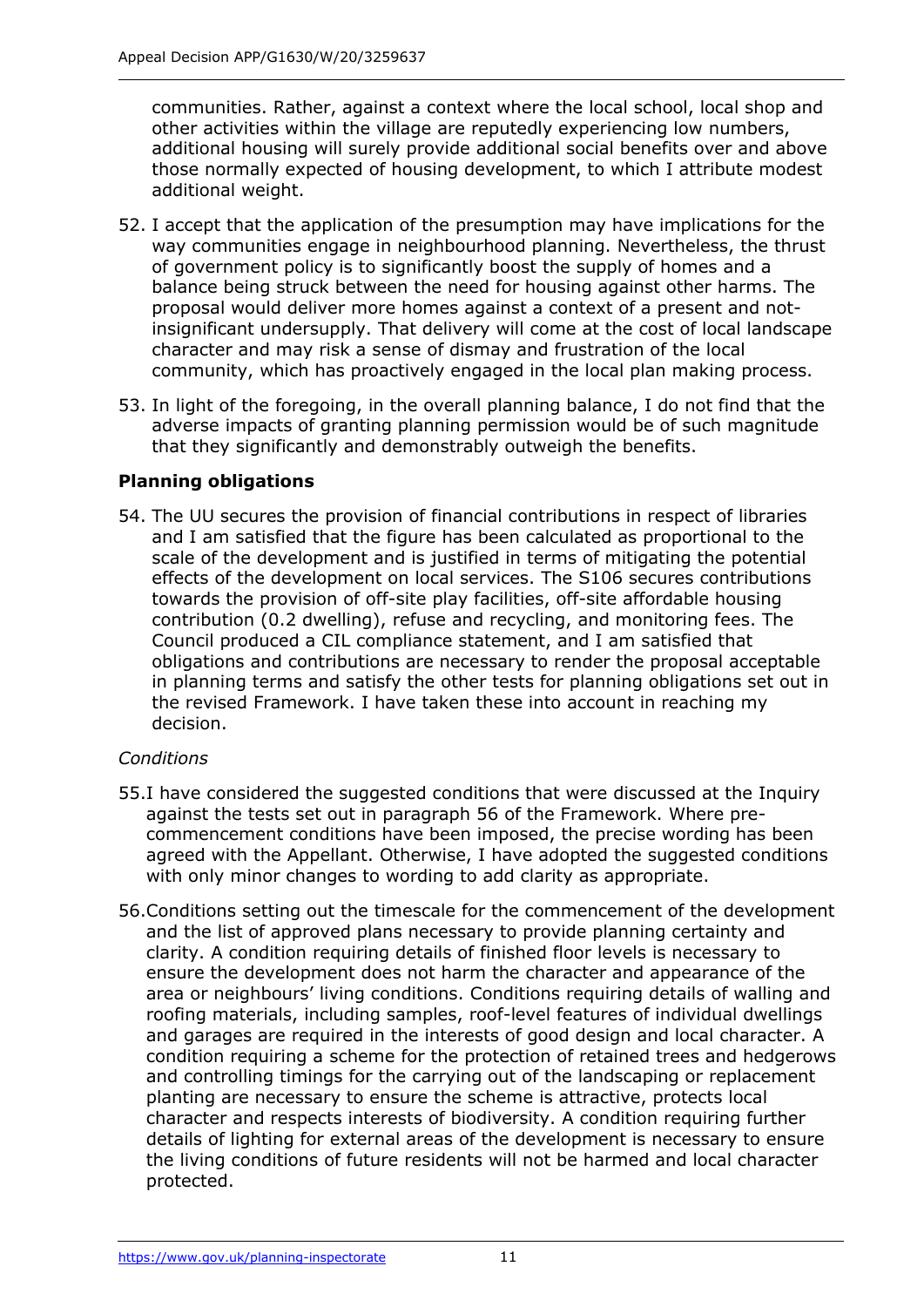- 57.A condition requiring a construction management statement is necessary to mitigate the effects of construction traffic in terms of highway safety and safeguarding local air quality. A condition requiring the installation of electric vehicle charging points is necessary in the interests of mitigating climate change and contributing to sustainable development.
- 58.Conditions are required to safeguard water management and water resources as a result of the development; also, to secure details of foul and surface water drainage in order to mitigate the risk of pollution or flooding that might arise as a result of the development. Conditions requiring a construction ecological management plan and landscape and ecological management plan be provided are necessary to ensure the development does not harm protected species, in the interests of biodiversity, and to ensure the long-term landscape objectives are achieved. Given the limited probability of GCNs being affected by the proposals, I do not consider the requirement of pre-commencement checks and mitigation would be reasonable or necessary.
- 59.Conditions requiring access arrangements, parking and turning be carried out in accordance with the approved details are necessary in the interests of highway safety and in the interests of good design. Conditions requiring the provision of secure and accessible bicycle storage and the submission of a Travel Plan are necessary to ensure that the future occupiers are offered a sustainable choice of means of travel. A 'Grampian' condition is required to prevent the start of the development until the relocation of the speed limit on Willow Bank Road is necessary in the interests of highway safety.

# **Conclusions**

60. In view of the absence of a 5-year housing land supply and the engagement of the 'tilted balance', in my judgement, the adverse impacts of granting planning permission would not significantly and demonstrably outweigh the benefits of the proposed development. I therefore conclude that the appeal should be allowed and that planning permission granted, subject to the schedule of conditions set out in Annex 1 to this decision and the obligations comprised in the UU and S106.

*H Porter*

INSPECTOR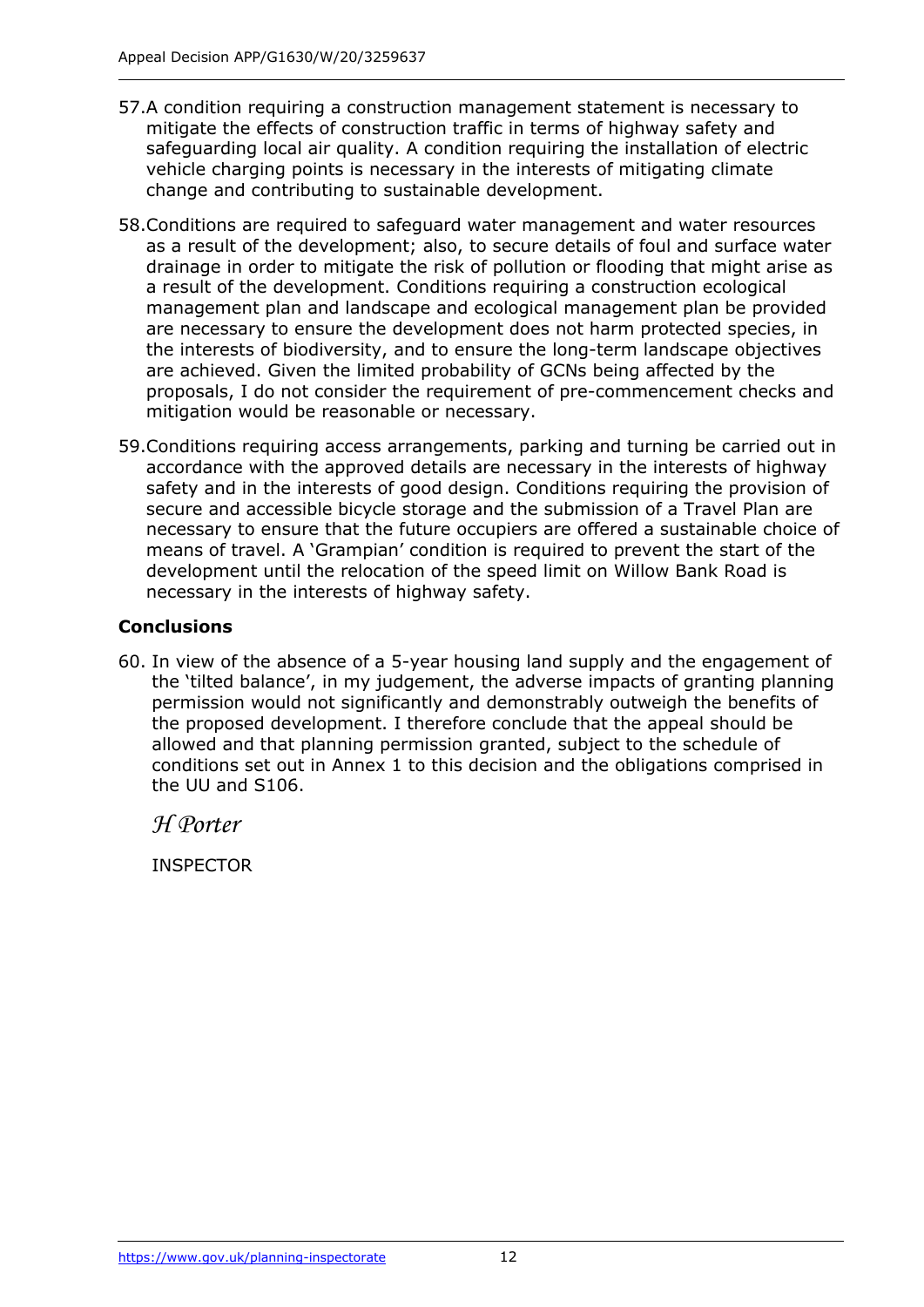#### **APPEARANCES**

FOR THE APPELLANT

Mr Ian Ponter, Kings Chambers of Counsel instructed by Pegasus Group

He called: Mr David Hutchison BSc(Hons) DipTP MRTPI Mr Paul Harris BA DipLA CMLI MHP Chartered Landscape Architects Mr Neil Tiley Assoc RTPI Pegasus Group Mr Simon Tucker BSc(Hons) MCIHT David Tucker Associates

Director, Pegasus Group

FOR THE COUNCIL

He called: Mr Paul Instone BSc(Hons) DipTP MRTPI Director, Applied Town Planning Ltd Ms Hannah Millman BSc(Hons) MSc MRTPI Joint Core Strategy Planning Policy

Mr Stuart Ryder BA (Hons) CMLI Director, Ryder Landscape

Bridgette Boucher

Mr Josef Cannon of Counsel instructed by Solicitor, Tewkesbury Borough Council

Manager, JCS Authorities Consultants Ltd Mr Jeremy Patterson **Principal Planning Lawyer, One Legal** Senior Lawyer, Gloucestershire County Council

#### FOR THE RULE 6 PARTY

Cllr Mike West Alderton Parish Council Ms Nicola Broderick MRTP Alderton Parish Council Mr Robert Smith-Graham Alderton Parish Council

Mr Geoff Waite **Hydraulics Engineer**, Weetwood

#### OTHER INTERESTED PARTIES

Mrs Helen West **Alderton** resident Mr John Kettle Alderton resident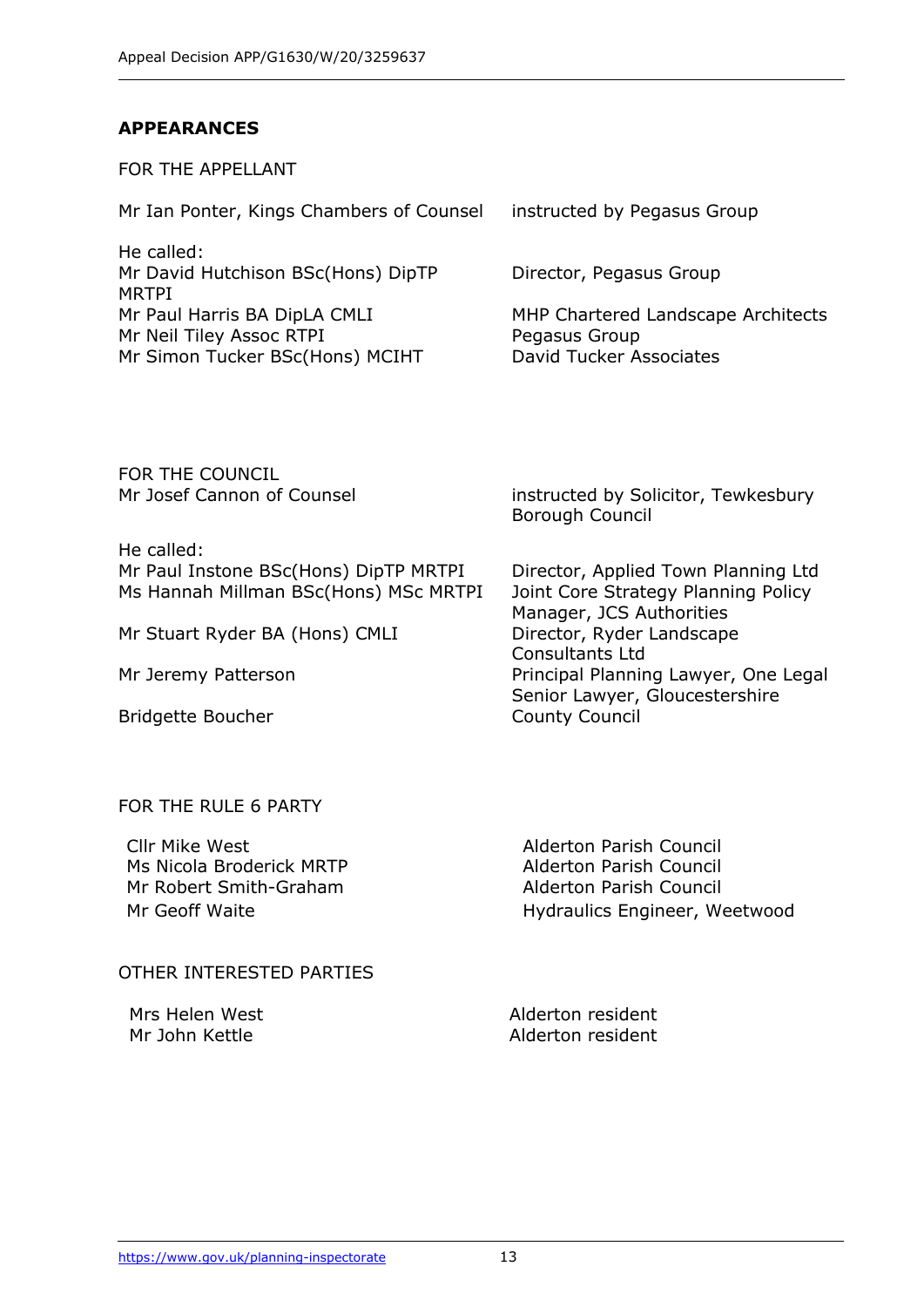## **Annex 1**

SCHEDULE OF CONDITIONS

1. The development hereby permitted shall begin not later than 3 years from the date of this decision.

2. The development hereby permitted shall be carried out in accordance with the following approved plans: P16-1145 03 Rev C (Site Location Plan) P16\_1145 Rev Y (Site Layout) P16 1145 06-1D (Street Scenes (A-C)) P16 1145 06-2D (Street Scenes (D-E)) P16-1145\_05C (House Type Pack) P16-1145\_05-1 Rev B (Bungalow) P16-1145\_05-2 Rev B (Hunsley – stone) P16-1145\_05-3 Rev B (Hunsley – brick) P16-1145\_05-4 Rev A (Hurwick – stone) P16-1145\_05-5 Rev B (Nessvale – stone) P16-1145\_05-6 Rev A (Osmore – stone) P16-1145\_05-8 Rev A (Maisonette) P16-1145\_05-9 Rev A (Belford) P16-1145\_05-10 Rev A (Dinfield) P16-1145\_05-11 Rev A (Fynford) P16-1145\_05-12 Rev A (Himscot) P16-1145\_05-13 Rev B (Jaybrook) P16-1145\_05-14 Rev B (Homebrook) P16-1145\_05-15 (Single garage – brick) P16-1145  $05-16$  (Double garage – brick) P16-1145 05-17 (Twin garage) P16-1145\_05-18 (Bin/Cycle Store) GL116801 Rev B (Soft Landscape Proposals) 2379 08 020 01 Rev B (Access Design) 23791\_02\_010\_01 Rev F (Concept General Arrangement) P16-1145\_07-02 C (Enclosure Details) 23791\_02\_010\_08 (Fire Tender Tracking Plan) P16-1145\_09 Rev A (Management Plan (Highways)) 2379\_02\_010\_10 (Pond Sections) 23791\_02\_010\_09 Rev B (Preliminary Finished Floor Levels) 23791\_02\_010\_07 (Refuse Tracking Plan) 23791\_02\_010\_11 (Site Cross Sections) 23791\_06\_170\_01.1 (Topographical Survey) P16-1145\_07-01 B (Materials Plan)

- 3. Notwithstanding condition 2, no development (including any site preparatory works) shall take place until full details of the finished levels, above ordnance datum, of the ground floors of the proposed buildings, in relation to existing ground levels, have been submitted to and approved in writing by the local planning authority. The development shall be carried out in accordance with the approved levels.
- 4. No site clearance, preparatory work or development shall take place until a scheme for the protection of the retained trees and hedgerows and the appropriate working methods in accordance with paragraphs 5.5 and 6.1 of British Standard BS 5837: Trees in relation to design, demolition and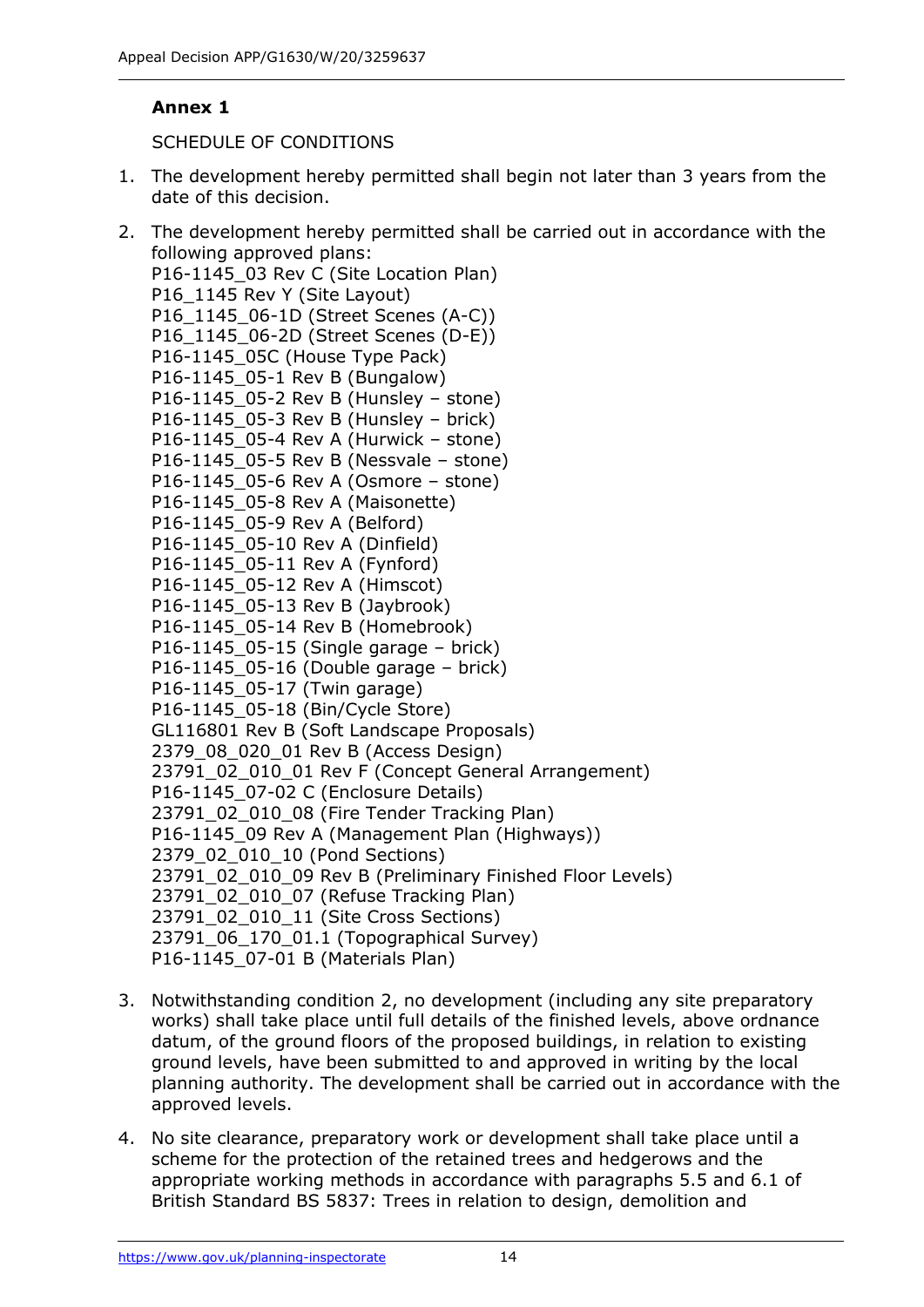construction - Recommendations (or in an equivalent British Standard if replaced) shall have been submitted to and approved in writing by the local planning authority. The scheme for the protection of the retained trees shall be carried out as approved.

- 5. No development shall take place, including any works of demolition, until a Construction Method Statement has been submitted to, and approved in writing by the local planning authority. The Statement shall provide for:
	- i) Numbers, type and parking of vehicles of site operatives and visitors;
	- ii) loading and unloading of plant and materials;
	- iii) storage of plant and materials used in constructing the development;
	- iv) wheel washing facilities;
	- v) details of the days and hours construction works shall take place;
	- vi) measures to control the emission of dust and dirt during construction.

The approved Construction Method Statement shall be adhered to throughout the construction period for the development.

- 6. No development shall take place until a Construction Ecological Management Plan (CEMP) has been submitted to and approved in writing by the local planning authority. The CEMP shall provide:
	- i) Risk assessment of all site works and construction activities including pre-commencement checks and provisions for protected species;
	- ii) Identification of 'biodiversity protection zones' that shall include details of biodiversity features including, but not limited to, hedgerows and mature trees, as well as any protective fences, exclusion barriers and warning signs to be used during the construction of the development;
	- iii) Construction ecological method statements that shall include details of physical measures and sensitive working practices that shall be adhered to in order to ensure against harm to biodiversity features during the course of construction;
	- iv) the locations and timings of when sensitive construction working practices will be undertaken;
	- v) the times at which during construction ecological or environmental specialists should be present on site to oversee sensitive construction works;
	- vi) The name and contact details of an ecological and environmental clerk of works and details of their role and responsibilities, including monitoring and compliance checks, during construction and immediately post-completion of the construction works.

The construction shall be carried out in accordance with the approved CEMP.

7. Notwithstanding condition 2, no development shall take place until details of the provision of secure and accessible bicycle parking within the site to serve each of the dwellings hereby approved has been submitted to and approved in writing by the local planning authority.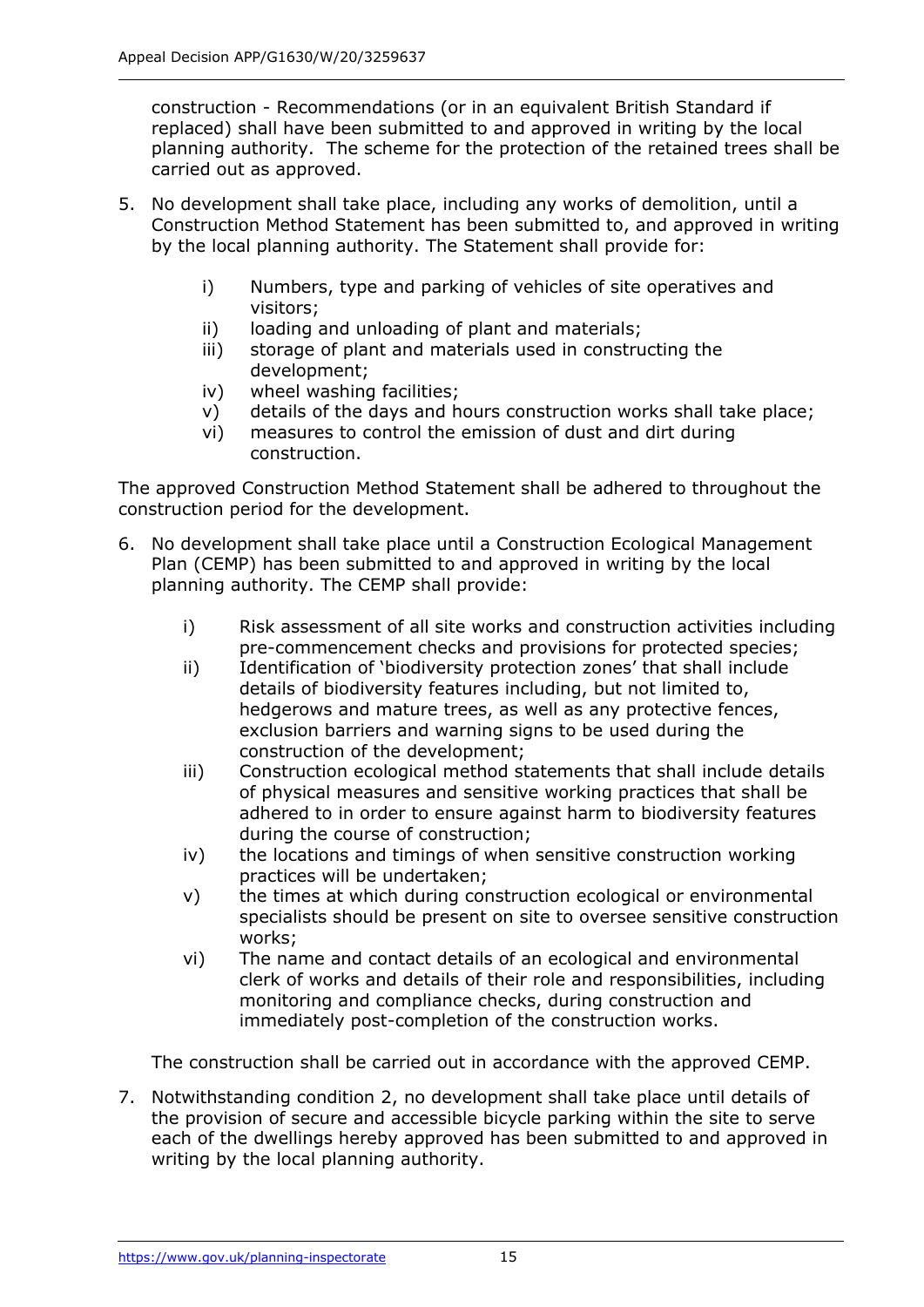None of the dwellings hereby permitted shall be occupied until space the provision of secure and accessible bicycle parking has been carried out in accordance with the approved details. Thereafter, that provision shall be retained for the parking of bicycles.

- 8. No development shall take place until a Traffic Regulation Order (TRO) relating to the relocation of the speed limit located on Willow Bank Road, Alderton has been completed.
- 9. No development shall take place until details of the implementation, adoption, maintenance and management of the sustainable drainage (SuDs) system shall have been submitted to and approved in writing by the local planning authority. Those details shall include:
	- i) a timetable for its implementation;
	- ii) a management and maintenance plan for the lifetime of the development which shall include the arrangements for adoption by any public body or statutory undertaker, or any other arrangements to secure the effective operation of the sustainable drainage system throughout its lifetime.
- 10. None of the dwellings hereby permitted shall be occupied until the SuDs system for the site shall have been completed in accordance with the submitted details. The sustainable drainage system shall be managed and maintained thereafter in accordance with the agreed management and maintenance plan.
- 11. Notwithstanding condition 2, prior to the construction of the dwellings hereby approved, details of the design of the eaves, soffits, barge boards and fascia boards of each house type shall have been submitted to and approved in writing by the local planning authority. Those details shall include drawings at a scale of 1:20 in plan or elevation or 1:5 sections; colours (RAL number), and materials. Development shall be carried out in accordance with the approved details.
- 12. Notwithstanding condition 2, prior to the construction of the buildings hereby approved, samples of all external facing and roofing materials of each house type, garages and bin/cycle store shall have been submitted to and approved by the local planning authority in writing. The relevant parts of the development shall be carried out in accordance with the approved sample details.
- 13. Before any of the dwellings hereby approved are first occupied, a Lighting Scheme that shall including details of lighting for the external areas of the development shall be submitted to and approved in writing by the local planning authority. The development shall be carried out in accordance with the approved details and retained thereafter.
- 14. Before first occupation, each dwelling hereby approved shall have been fitted with an Electric Vehicle Charging Point (EVCP) that complies with a technical charging performance specification, as agreed in writing by the local planning authority. Each EVCP shall be installed and available for use in accordance with the agreed specification and retained, unless replaced or upgraded to an equal or higher specification.
- 15. None of the dwellings hereby approved shall be occupied until the sewage disposal, foul water and drainage works shall have been completed in accordance with the submitted and approved plans.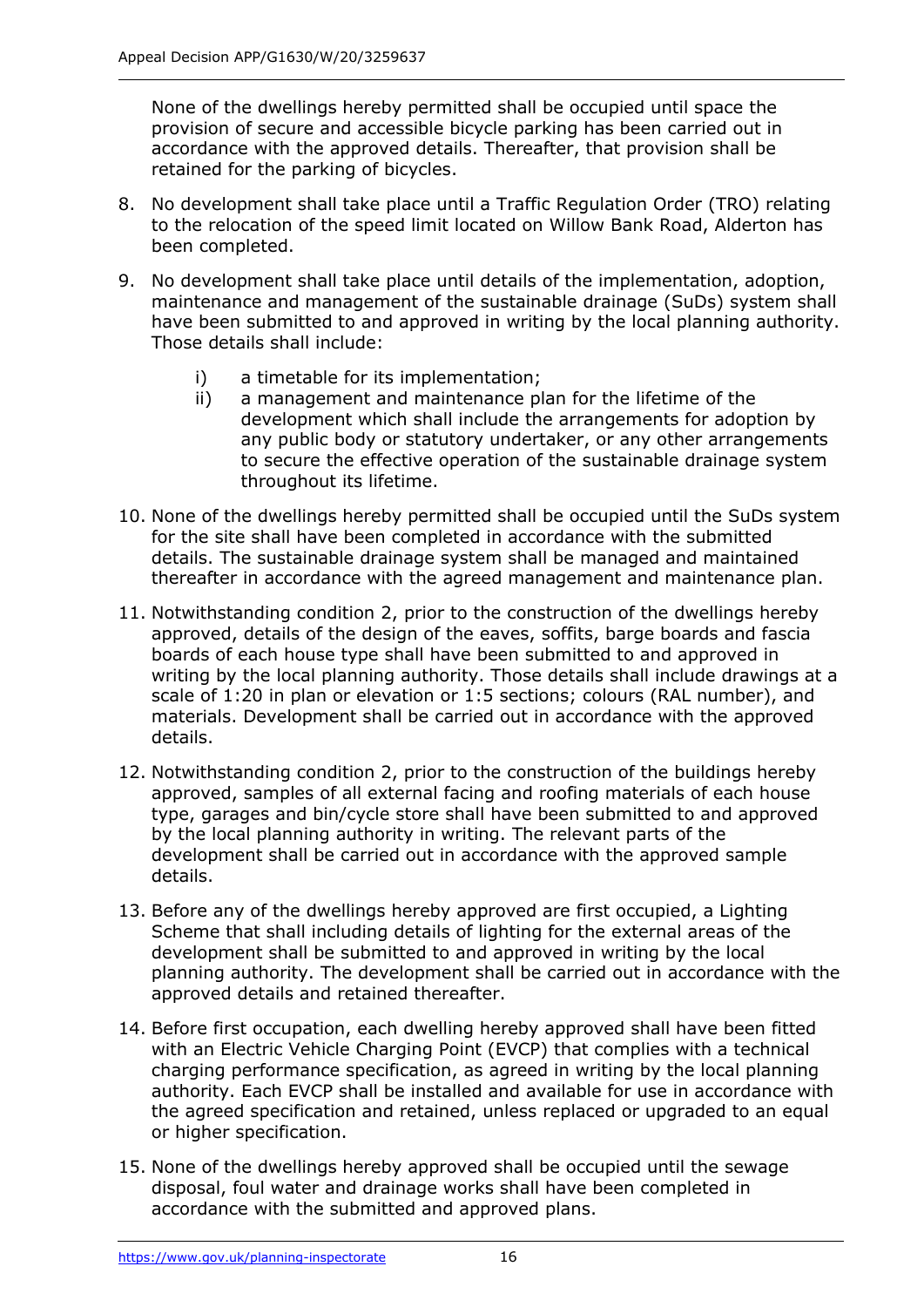- 16. None of the dwellings hereby permitted shall be occupied until a Landscape and Ecological Management Plan (LEMP) shall have been submitted to and approved in writing by the local planning authority. The LEMP shall include:
	- i) Long-term design objectives, covering the first 10 years of management of landscape and ecological areas following commencement of construction;
	- ii) enhancement measures for existing natural habitats and created habitats, including those for protected species;
	- iii) the number and location of ecological features to be installed;
	- iv) responsibilities and maintenance schedules for all landscape and ecological areas.

The landscape and ecological enhancements shall be implemented and thereafter be managed and retained in accordance with the approved LEMP.

- 17. None of the dwellings hereby permitted shall be occupied until a means of access for vehicles, pedestrians and cyclists has been constructed in accordance with the approved plan 2379\_08\_020\_01 Rev B (Access Design). The access shall be retained thereafter.
- 18. None of the dwellings hereby permitted shall be occupied until the internal access arrangements, parking and turning facilities have been carried out in accordance with the approved plan P16-1145\_04 Rev Y (Site layout). The internal access arrangements, parking and turning facilities shall be retained thereafter.
- 19. None of the dwellings hereby permitted shall be occupied until a Residential Travel Plan has been submitted to and approved in writing by the local planning authority. The Residential Travel Plan shall include details of:
	- i) clear objectives to maximise the opportunities to promote sustainable transport access both within the development site and linking with surrounding facilities and services
	- ii) a time-bound programme of implementation, distribution and ongoing availability of the Residential Travel Plan

Thereafter, the development shall be operated in accordance with the agreed details.

20. All planting, seeding or turfing comprised in the approved details of landscaping shall be carried out in the first planting and seeding seasons following the occupation of the buildings or the completion of the development, whichever is the sooner; and any trees or plants which within a period of 5 years from the completion of the development die, are removed or become seriously damaged or diseased shall be replaced in the next planting season with others of similar size and species.